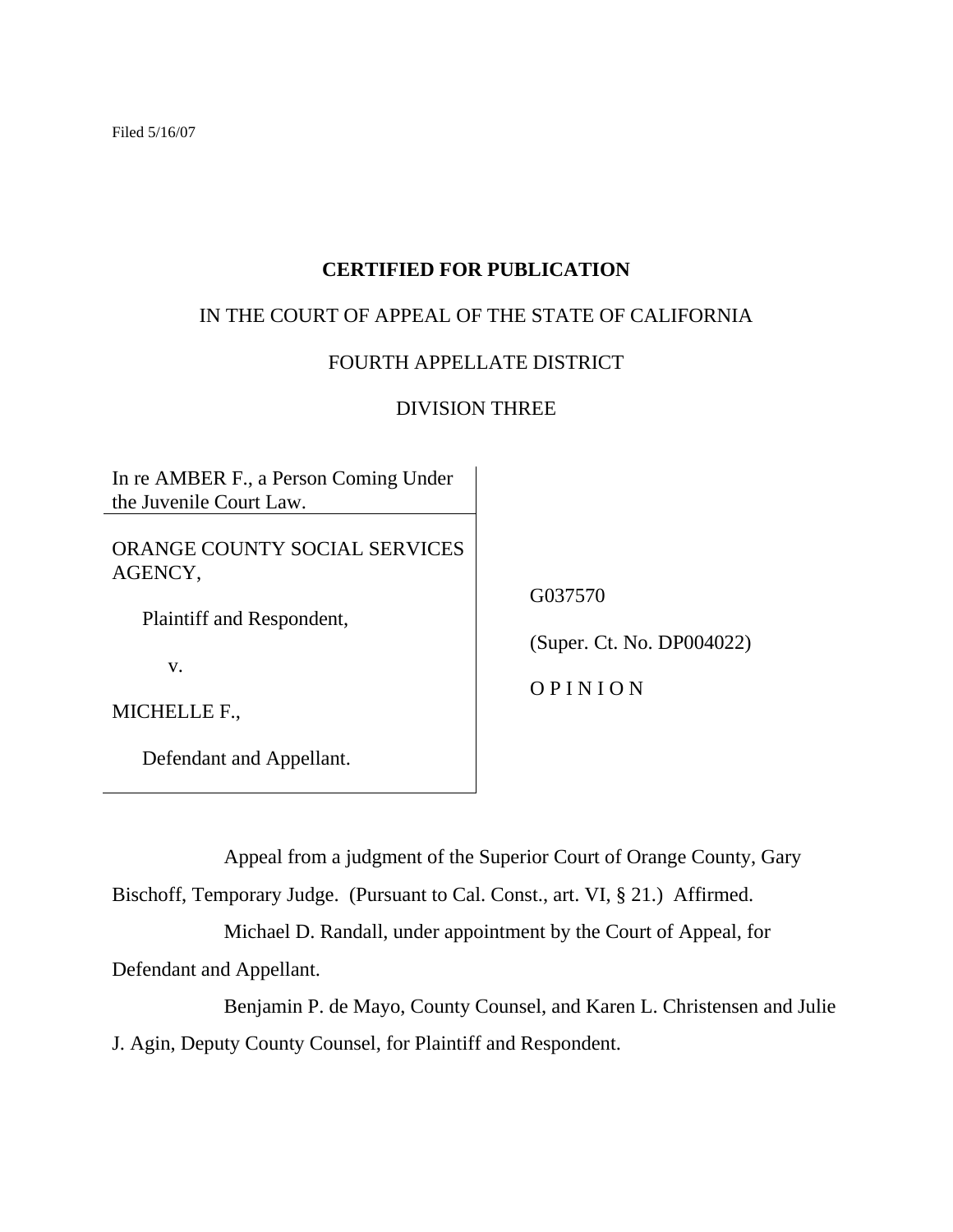\* \* \*

 After reversal and remand by this court for defective notice under the Indian Child Welfare Act (25 U.S.C.A. § 1901 et seq.) (ICWA), the juvenile court found proper ICWA notice had been given and reinstated its previous orders terminating Michelle F.'s parental rights to her daughter, Amber. Although Michelle made no objection below, she appeals from the reinstated order, claiming there were additional errors in the ICWA notice. We find she has forfeited her right to appeal and affirm.

### FACTS

 Seven-month-old Amber F. was taken into protective custody in December 2000 when her mother, Michelle F., was arrested for drug use. Amber was placed in a foster home, where she thrived. After 18 months of reunification services, Amber was released to Michelle's custody, and jurisdiction was terminated in March 2003. Two months later, however, Michelle was arrested again for being under the influence of illegal drugs. The Orange County Social Services Agency (SSA) filed a new dependency petition, and Amber was again placed with her foster parents. At the jurisdiction hearing in August 2003, SSA noted that Amber had possible Sioux and Cherokee heritage from the father and submitted notices it had sent pursuant to ICWA. The juvenile court found the notices to be proper.

 Michelle participated in another 18 months of reunification services, but she was arrested on drug charges shortly before the 18-month review hearing. The juvenile court terminated reunification services and scheduled a hearing to terminate parental rights. The foster parents were willing to adopt Amber, and in May 2005 parental rights were terminated.

 Michelle appealed, claiming the ICWA notice failed to conform to the court rules and federal regulations. SSA conceded the errors, and we reversed and remanded for the juvenile court to "direct SSA to comply with the ICWA notice provisions. If it is

2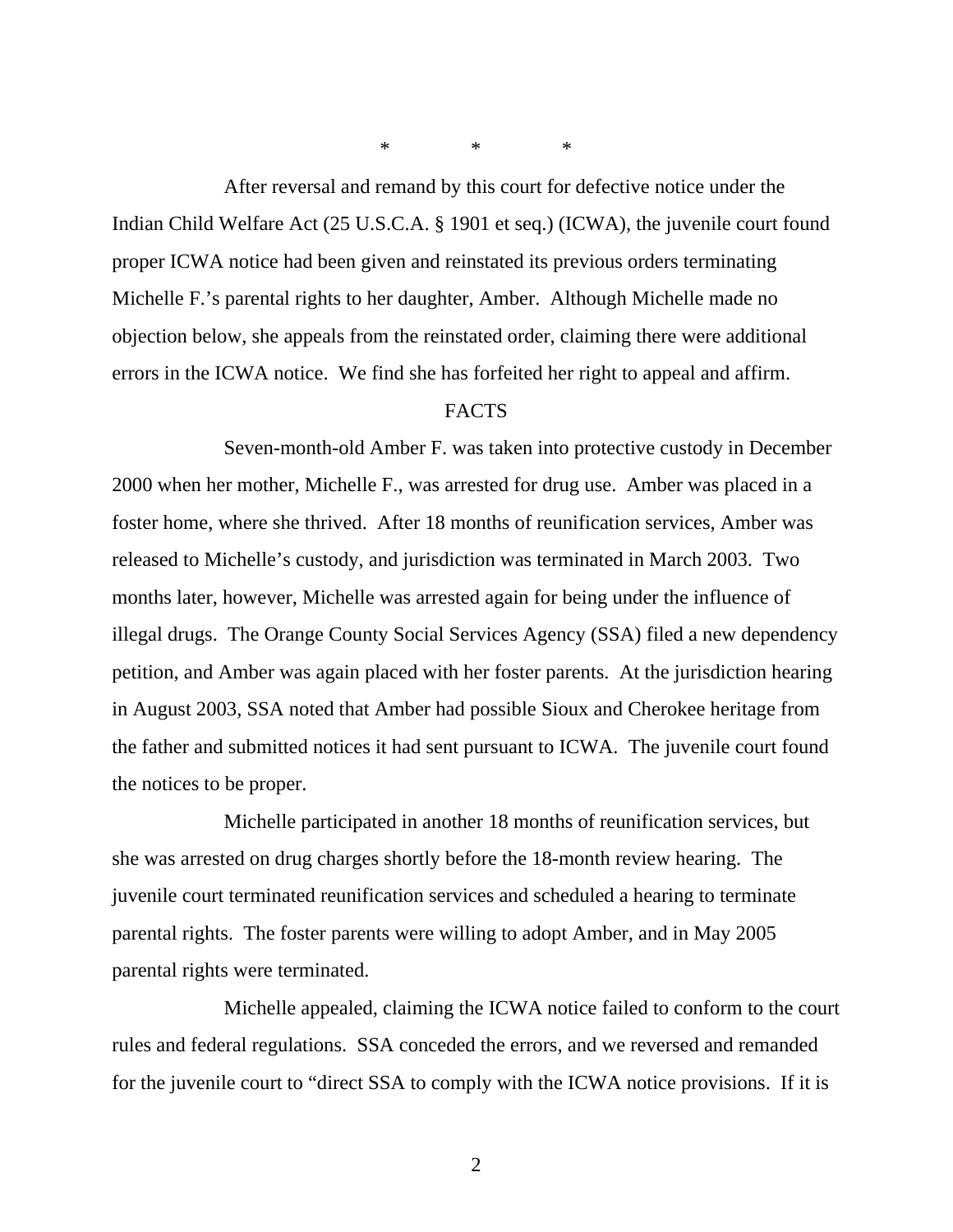determined that Amber is not an Indian child after proper ICWA notice is given, the juvenile court shall reinstate the order terminating parental rights." (*In re Amber F.* (G035744, January 31, 2006) [nonpub. opn.].)

 In February, 2006, the juvenile court directed SSA to give ICWA notice and set an ICWA notice review hearing. In April, the parties stipulated that "SSA to resend all ICWA notices for next date after re-interviewing parents for thorough information for notices." The ICWA notice documentation was submitted to the court at a series of notice review hearings during May, June, July and August. At the final notice review hearing on August 29, 2006, the juvenile court stated it had received all the ICWA documentation and asked counsel, "Did you have any argument you wish to make regarding whether or not notice has been provided, as required by law?" All counsel, including counsel for Michelle F., responded in the negative. The court found that ICWA did not apply and reinstated its previous order terminating Michelle's parental rights. Michelle filed a timely notice of appeal.

#### DISCUSSION

 On appeal, Michelle points out several errors in the second set of ICWA notices, which were sent to approximately 20 tribes: SSA sent notice to the Catawba tribe in the first set of notices but not in the second set. No answer was received from the Oglala Sioux tribe; although notice was addressed to the "ICWA Administrator," it was sent to the post office box of the tribal president. SSA submitted the incoming mail log for the Assiniboine and Sioux tribe to show the tribe had received the ICWA notice rather than a formal answer from the tribe; the notice was addressed to the "ICWA Representative" rather than the tribe's chairman, who was the designated agent for service of process. The remaining 15 Sioux tribes and the 3 Cherokee tribes all responded and denied Amber tribal eligibility. But Michelle claims SSA provided the tribes with the wrong birth date for the father. There were three dates listed in SSA's

3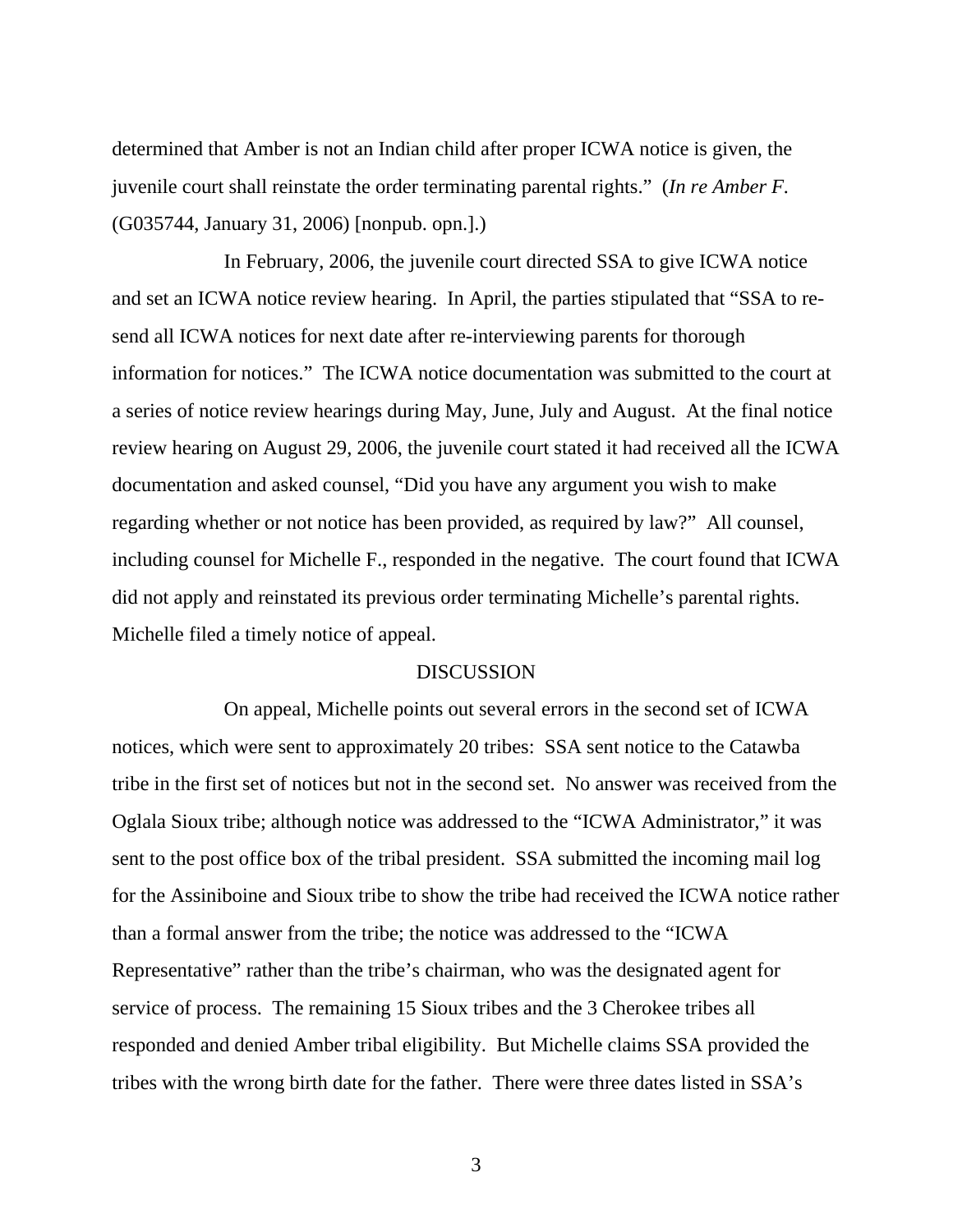reports – July 7, 1979; July 9, 1979; and August 7, 1979; the date on the ICWA notices was July 7, 1979.1

 Without deciding whether the ICWA notice here substantially complied with the statute, we take note of a few settled principles: ICWA notices are strictly construed. (*In re Samuel P.* (2002) 99 Cal.App.4th 1259, 1267.) Generally, defective notice is prejudicial and requires reversal. (*In re Nikki R.* (2003) 106 Cal.App.4th 844, 850.) Because the right to notice belongs to the Indian tribes, a parent can raise the defect on appeal notwithstanding his or her failure to raise it below. "[I]t would be contrary to the terms of the [ICWA] to conclude . . . that parental inaction could excuse the failure of the juvenile court to ensure that notice under the [ICWA] was provided to the Indian tribe named in the proceeding." (*In re Marinna J.* (2001) 90 Cal.App.4th 731, 739.)

 Balancing Amber's interest in permanency and stability against the tribes' rights under ICWA requires a different result in this case. The case was remanded for the sole purpose of correcting defective ICWA notice, and Michelle had multiple opportunities to examine the notice documents. Had she brought the errors she now asserts to the juvenile court's attention, it could have dealt with them appropriately. She did not. At this juncture, allowing Michelle to raise these issues on appeal for the first time opens the door to gamesmanship, a practice that is particularly reprehensible in the juvenile dependency arena.

 An almost identical situation was confronted in *In re X.V.* (2005) 132 Cal.App.4th 794. There, the juvenile court terminated parental rights to X.V. and selected adoption as the permanent plan. The mother appealed on the grounds that proper

 $\overline{a}$ 

<sup>1</sup> SSA requests judicial notice of post-judgment documents received from the Assiniboine & Sioux tribe and a minute order from the juvenile court. Because our resolution of this appeal does not turn on the substance of the alleged errors in the ICWA notices, judicial notice is unnecessary. The request is denied.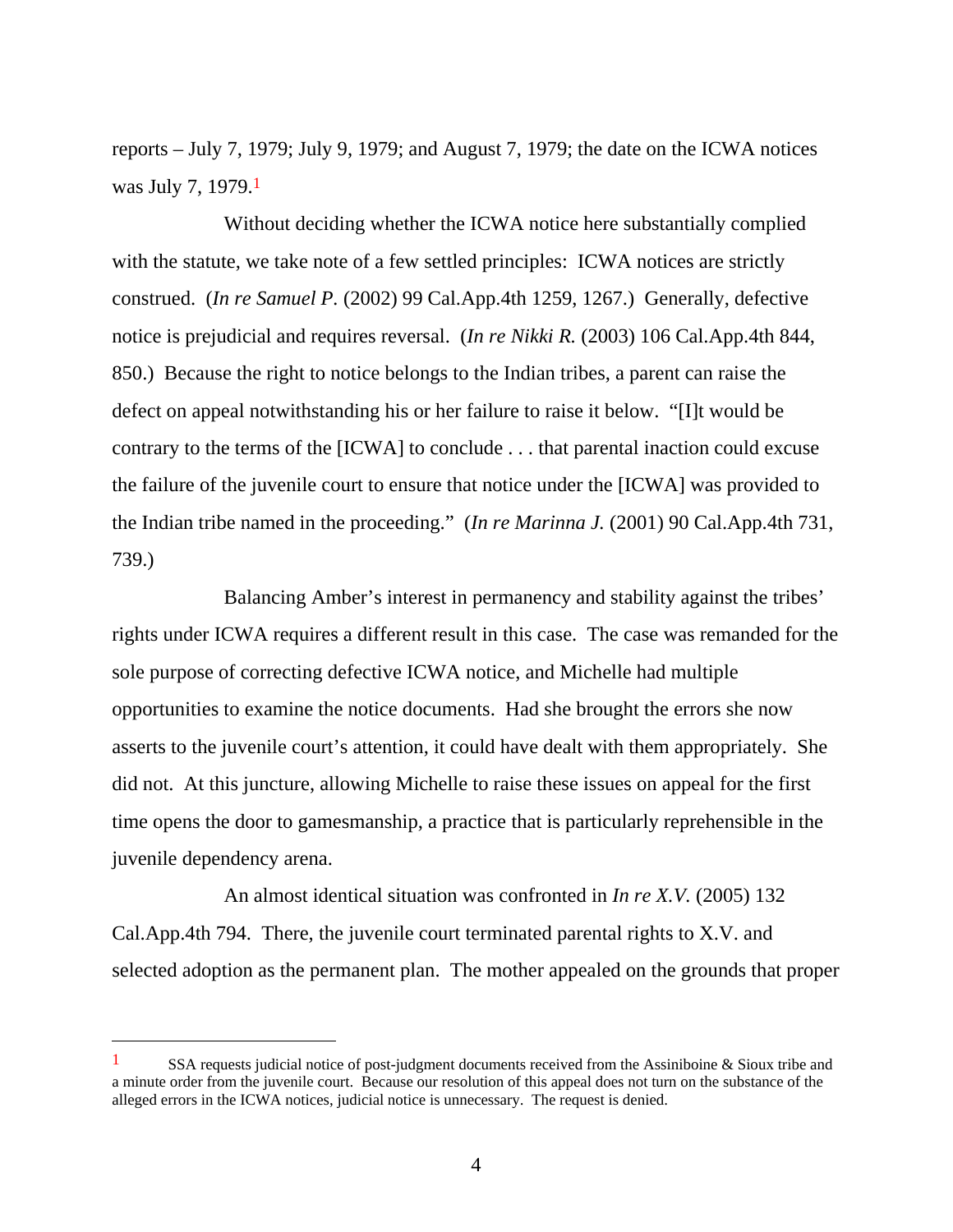ICWA notice had not been given. The parties stipulated to reversal, and the appellate court conditionally reversed the judgment, instructing the juvenile court to "direct the Agency to provide proper ICWA notice to the [Bureau of Indian Affairs] and any appropriate tribes" and to "reinstate the judgment if, after receiving notice, no tribe intervened." *(Id.* at p. 799.) On remand, the juvenile court noticed a hearing to review the second set of notices and found notice had been properly given and ICWA did not apply. The court asked whether there was any objection to the findings; the mother had no objection and the father said nothing. After the previous judgment terminating parental rights was reinstated, both parents appealed, raising irregularities in the ICWA notices.

 The appellate court found the parents had forfeited a second appeal to challenge ICWA notice defects. "We are mindful that the ICWA is to be construed broadly [citation], but we are unwilling to further prolong the proceedings for another round of ICWA notices, to which the parents may again object on appeal. As a matter of respect for the children involved and the judicial system, as well as common sense, it is incumbent on parents on remand to assist the Agency in ensuring proper notice is given. . . . We do not believe Congress anticipated or intended to require successive or serial appeals challenging ICWA notices for the first time on appeal." (*In re X.V.*, *supra*, 132 Cal.App.4th at p. 804.)

 We wholeheartedly embrace the holding and reasoning of *X.V.* Here, Michelle had ample opportunity to review and correct the many documents involved in the second round of notices. Having failed to object to errors below, she has forfeited her right to do so on appeal.

5